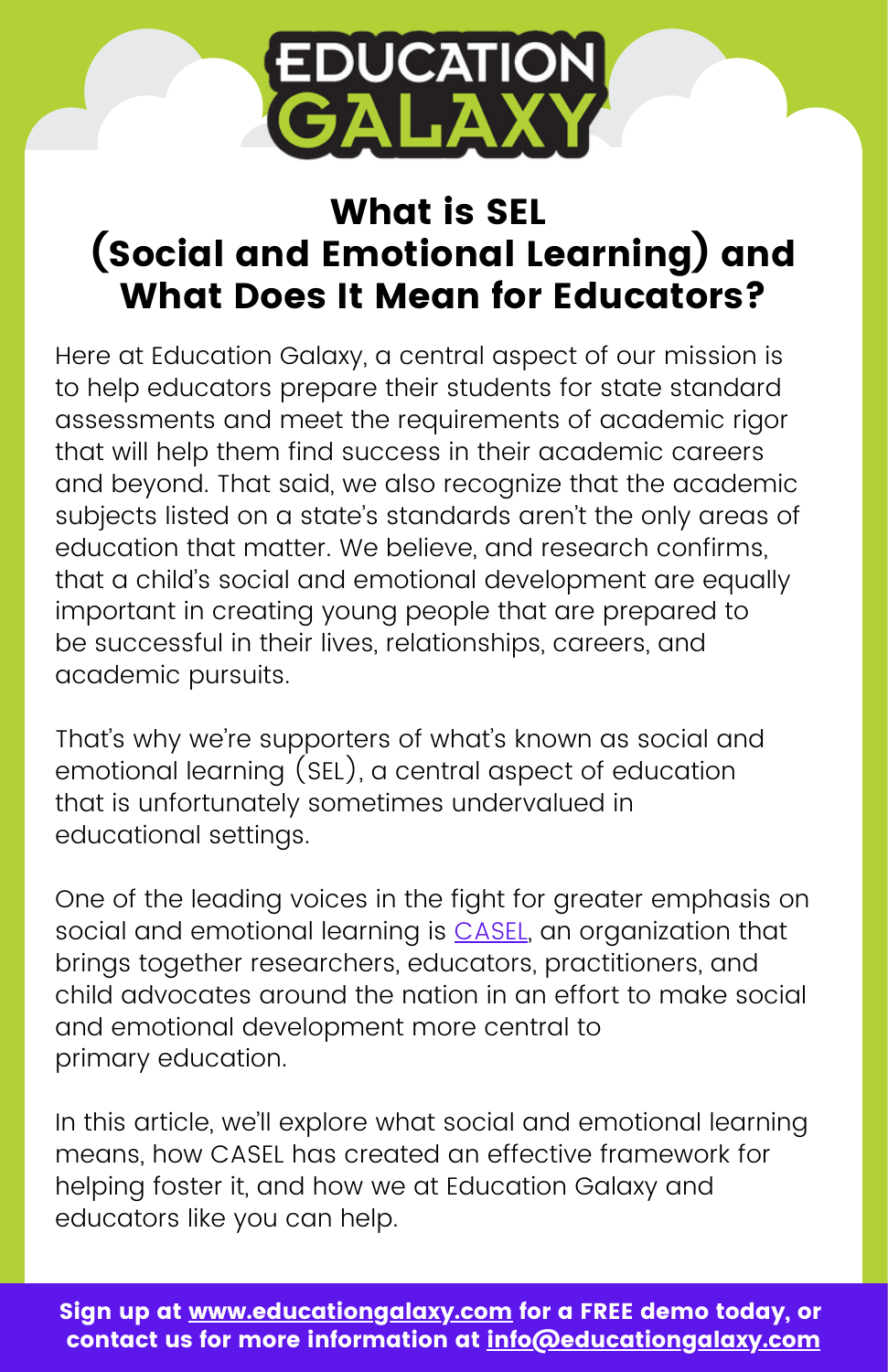## What is Social and Emotional Learning?

Social and emotional learning, which we'll refer to from here forward using the acronym SEL, refers to young people and adults' ability to develop knowledge, skills, and attitudes that will help them develop healthy identities, manage their emotions in a healthy way, achieve their goals, feel empathy towards others and show that empathy in appropriate ways, establish and maintain supportive relationships, and make decisions that are both responsible and caring towards the needs of others.

Traditionally, organizations like CASEL have fostered SEL through partnerships between schools, communities, and families, helping to establish learning environments and experiences that don't just cover basic curriculum but do so in a way that features collaboration, meaningful instruction, trusting relationships, and ongoing evaluation.

### The CASEL Framework

In order to formalize the areas of SEL required to help create wellrounded young people and adults, CASEL has created a [framework](https://casel.org/fundamentals-of-sel/what-is-the-casel-framework/#self-awareness) that schools, districts, states, and others can use in order to foster knowledge in all areas of social and emotional competence and create equitable learning environments for children.

The framework is divided into five areas. They're numbered here for organizational purposes, but according the framework no one area of development takes precedent or importance over another.

#### 1. Self-Awareness

The CASEL framework describes self-awareness as 'the abilities to understand one's own emotions, thoughts, and values and how they influence behavior across contexts.'

This includes the ability to see one's own strengths and limitations, all without sacrificing confidence and a sense of personal purpose. Skills in this area include integrating personal and social identities, identifying one's own emotions for what they are, demonstrating integrity, examining personal prejudices and biases, and developing a sense of purpose— among others.

Sign up at [www.ed](https://www.usatestprep.com/demo/)ucationgalaxy.com for a FREE demo today, or contact us for more information at info@educationgalaxy.com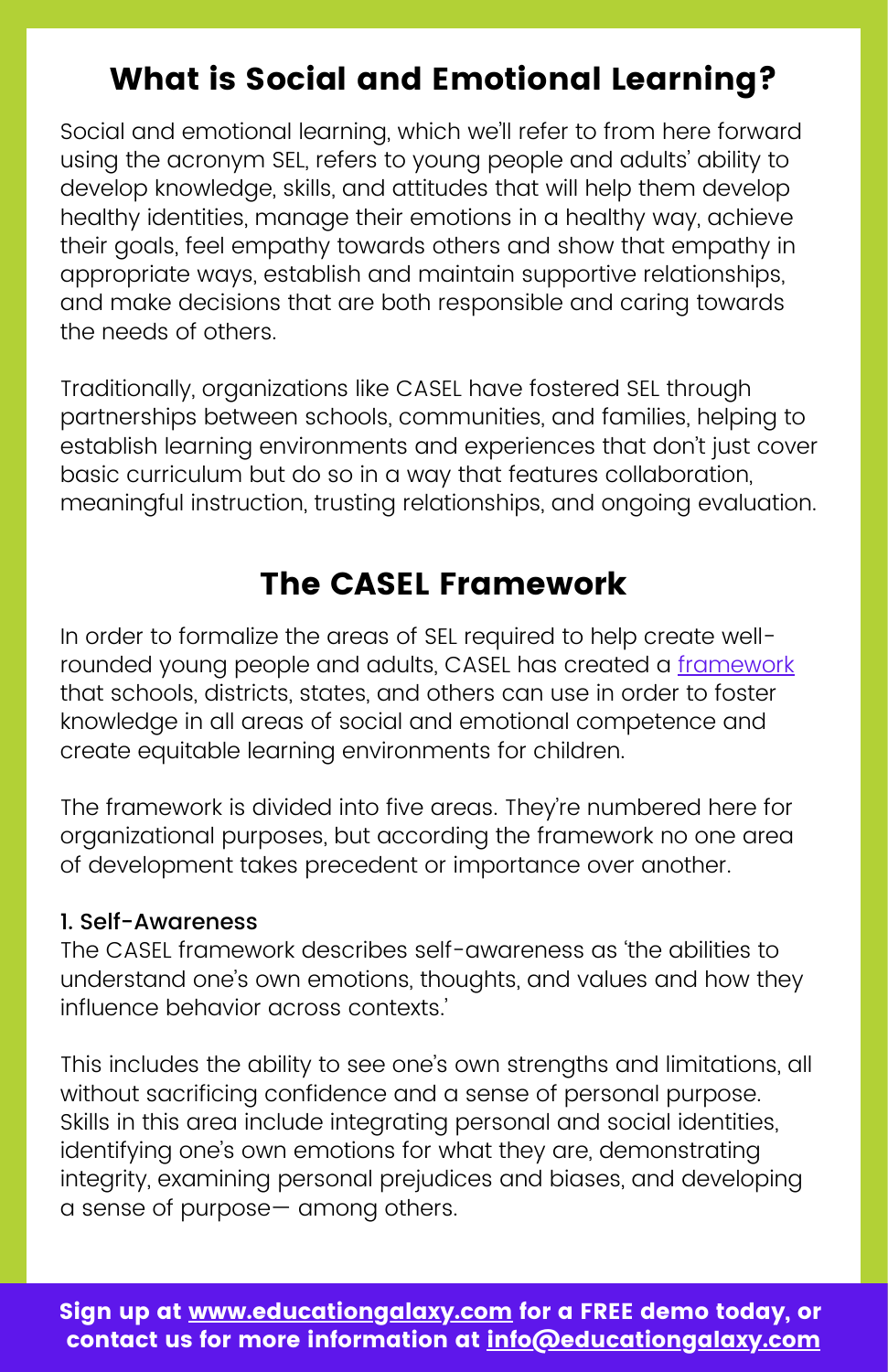Self-awareness is considered an essential tool in developing expertise in both academic and professional settings as well as becoming better equipped to build interpersonal relationships that are meaningful and equitable.

#### 2. Self-Management

Described as 'the abilities to manage one's emotions, thoughts, and behaviors effectively in different situations and to achieve goals and aspirations,' self-management can take many forms. Key skills include the ability to delay gratification (give up a small reward now for a larger reward later), manage stress, and feel motivation and personal agency to accomplish personal and collective goals.

Formal education is administered in a controlled, structured environment, where students are given more than their own internal motivation and discipline as motivation to work and achieve. But young people must also learn to develop their own self-discipline and self-motivation, the ability to keep moving forward when no one is holding them accountable but themselves.

#### 3. Social Awareness

Social awareness involves 'the abilities to understand the perspectives of and empathize with others, including those from diverse backgrounds, cultures, and contexts."

Teaching young people to feel compassion for others, understand broader historical and social norms for behavior in different settings, and recognize the community resources that surround them are all essential skills that will help them thrive in a world filled with different cultures and perspectives. When students learn to take others' perspectives and recognizes their strengths, show empathy and concern for the feelings of others, and identify diverse social norms — including those that are unjust— they're not just able to personally thrive in a social world, but they become more responsible citizens of that world.

#### 4. Relationship Skills

Building relationships includes the 'abilities to establish and maintain healthy and supportive relationships and to effectively navigate settings with diverse individuals and groups.'